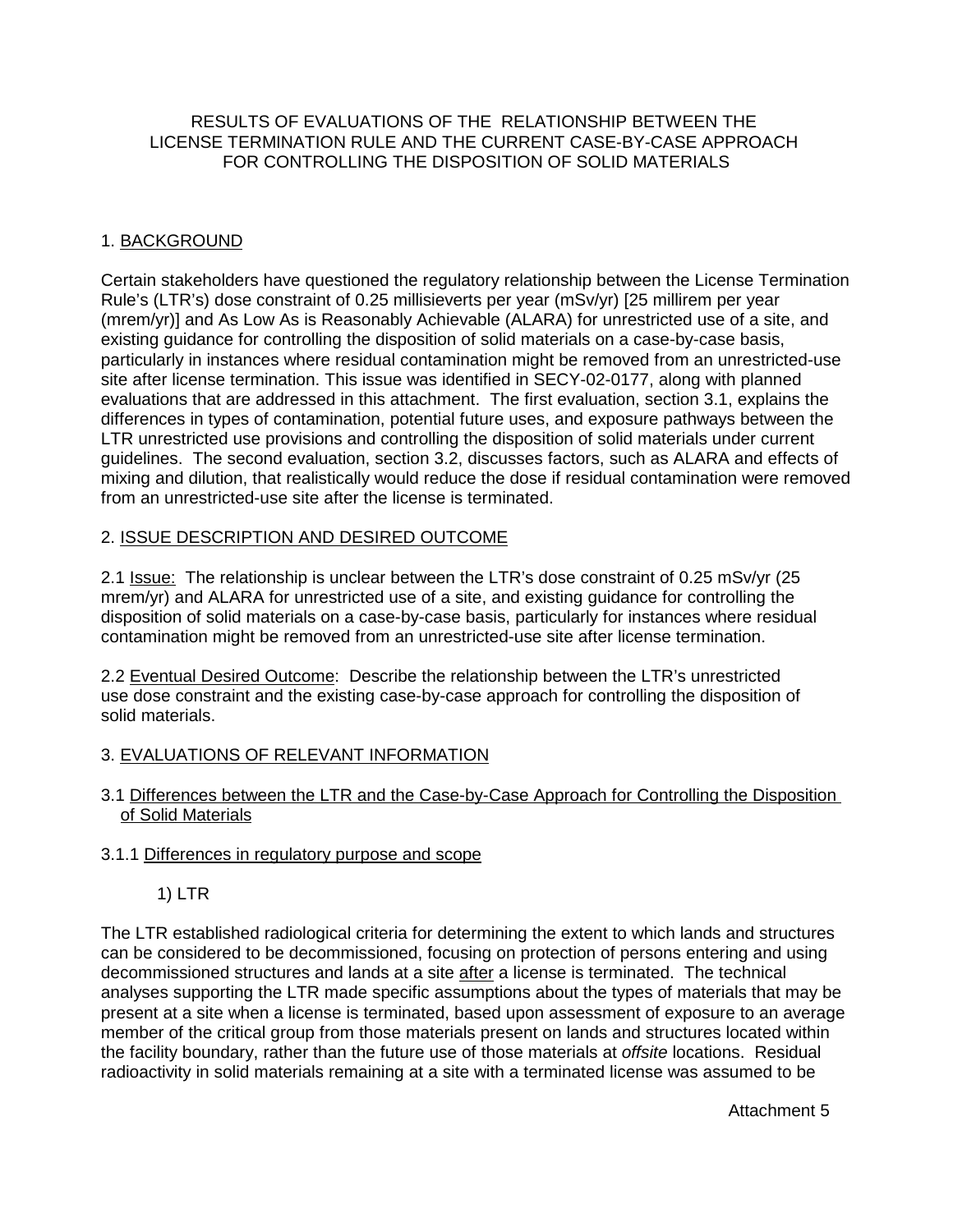limited to walls, floors, ceilings, and equipment that are part of the building structure, such as metal beams, embedded piping, ventilation ducts, metal doors, wood trim, and plastic fixtures. Also, the LTR assumed that materials and equipment that were readily removable, such as pumps, valves, and tables, would not be present at the time of license termination, because they would have been previously removed from the site. These assumptions were incorporated into the exposure pathways and scenarios that were used in the technical basis to support the dose constraint of 0.25 mSv/yr (25 mrem/yr). Another assumption was that the group of people that comprises the critical group is located within the facility boundary after license termination, per NUREG/CR-5512, "Residual Radioactive Contamination from Decommissioning."

The scope of the LTR purposely did not address clearance of equipment and materials before license termination [see item G.7 of the Federal Register notice for the final rule; 62 FR 39058, dated July21, 1997]. During the development of the LTR, it was recognized that solid materials remaining at a site could be moved to offsite locations after the license is terminated without further evaluation or control. The technical basis for the LTR assumed that offsite release of materials after license termination would be protective of public health and safety and the environment, based on a dose constraint of 0.25 mSv/yr (25 mrem/yr), as well as the conservatism of the selected on-site exposure scenarios that are evaluated for demonstrating compliance with the dose constraint. However, if licensees use more realistic scenarios instead of the default LTR scenarios, potential offsite exposure scenarios may become important for specific sites. Further discussion of LTR scenarios is provided in section 3.A.iv of this attachment, and more detailed information on realistic scenarios is provided in section 3 of Attachment 6 of this SECY paper.

#### 2) Case-by-Case Approach for Controlling the Disposition of Solid Materials

Before license termination, solid materials may be controlled by transfer to a licensed facility, for processing or disposal as low-level radioactive waste. Another available disposition option is to evaluate the material for its radiological characteristics and, if the amount of radioactivity is within certain guidelines, it may be released from the site for unrestricted use to offsite locations, which is referred to as "clearance," or it may be released under restricted conditions, referred to as "authorized use" or "conditional clearance." Before release for unrestricted use or under restricted conditions, solid materials are evaluated for their radiological characteristics for the purpose of protecting public health and safety and the environment at offsite locations. Typically, such releases are made at a small fraction of the established level that provides adequate protection of public health and the environment [1 mSv/yr (100 mrem/yr)].

Unlike the radiological criteria for license termination that were established by the LTR, there are no specific requirements, currently contained in 10 CFR Part 20, for the release of solid materials with small or no amounts of radioactivity. Absent a National standard, the disposition of solid materials before license termination are evaluated on a case-by-case basis and, at this time, are not based on extensive supporting regulatory and technical analyses, such as those developed for the LTR. In accordance with Commission direction, the staff is developing technical information in support of rulemaking in this area, but preliminary information from these ongoing analyses are not incorporated into the current case-by-case approach for controlling the disposition of solid materials (see Agreement State Program Letter No. STP-00-0070, dated August 22, 2000). Thus, the technical basis for the existing case-by-case approach for controlling the disposition of solid materials before license termination is not as well developed as the technical basis supporting the LTR.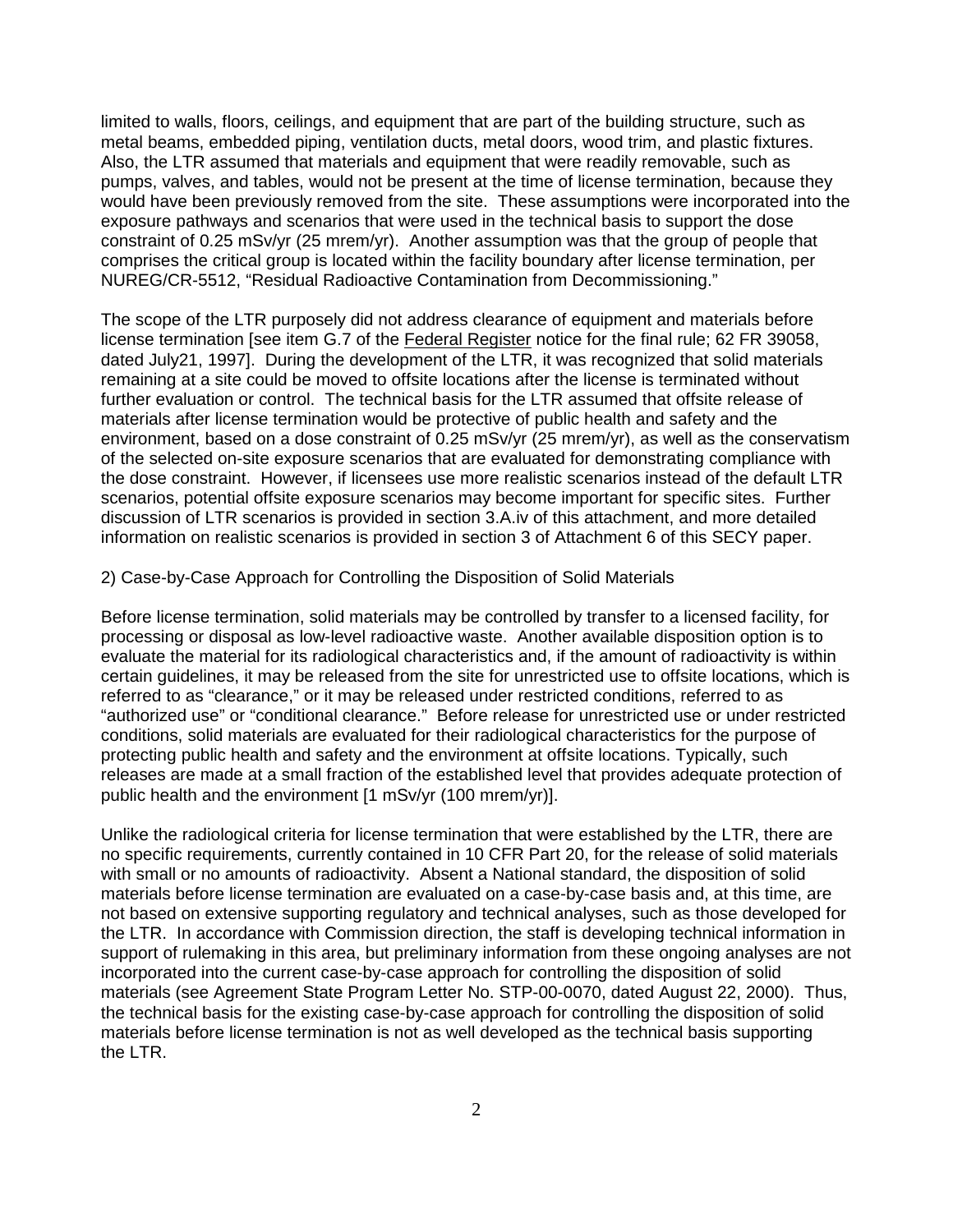A major difference between solid material releases before and after license termination is that, during operations and decommissioning, materials are evaluated prior to release, but once a license has been terminated and the site is released for unrestricted use, there are no regulatory requirements on the residual radioactivity that may be present at the site, and remaining materials may be used without restriction. Thus, there are no limitations on releases of lands, structures, or other solid materials that remain at a site after a license is terminated for unrestricted use - the concept of clearance or conditional clearance is not applicable because regulatory control over the material terminated with the license. The license termination decision is based on the assessment that the public will be protected under unrestricted use.

A common thread to solid material releases before and after license termination is that, under both circumstances, solid materials can be moved to offsite locations, where members of the public can be exposed to formerly licensed and controlled materials.

## 3.1.2. Differences in types of materials for release before and after license termination

#### 1) LTR

There are no generally applicable volume, mass, or total radioactivity restrictions on the amount or type of material for the purpose of license termination because the acceptability of a site for license termination is based on compliance with the dose constraint of 0.25 mSv/yr (25 mrem/yr) to an average member of the critical group. Thus, the LTR allows flexibility on a site-specific basis concerning the type of materials and amount of residual radioactivity that may remain in lands and structures, and to a certain extent, equipment and materials that are integral to building structures. It is difficult to predict the type and amount of material that may be released from sites with terminated licenses, because of differences in inventory, future planned use of the site, and other site-specific conditions, but the type of license does influence the potential for such releases. Currently, the majority of NRC and Agreement State licensees are users of sealed sources, where the radioactive material is encapsulated - such licensee types do not typically release solid materials either before or after the license is terminated. Licensee types that use or possess solid materials that may become contaminated and released offsite include nuclear power plants, fuel cycle facilities, hospitals, research laboratories, manufacturing facilities, and other licensee types that use or possess radioactive material in an unsealed form.

The amounts and characteristics of the residual radioactivity, in materials that are present at a site at the time of license termination, are documented in final status survey reports, which are submitted to demonstrate compliance with the dose constraint. Consistent with the underlying assumptions of the LTR, the scope of these surveys covers lands and building structures, including equipment that is fixed in a room, such as ductwork and embedded piping. It is expected that items that can be released readily from a room, such as desks or processing equipment, would not be present at the time of license termination, and available for future release offsite.

After license termination for unrestricted use, formerly licensed materials at a site become available for release to offsite locations without restriction. This includes residual radioactivity that is associated with buildings or fixed equipment that could be dismantled. The quantity of material and number of releases that may occur to offsite locations may be small or large and may occur over a short or long period. Sites with terminated licenses may stay undisturbed indefinitely or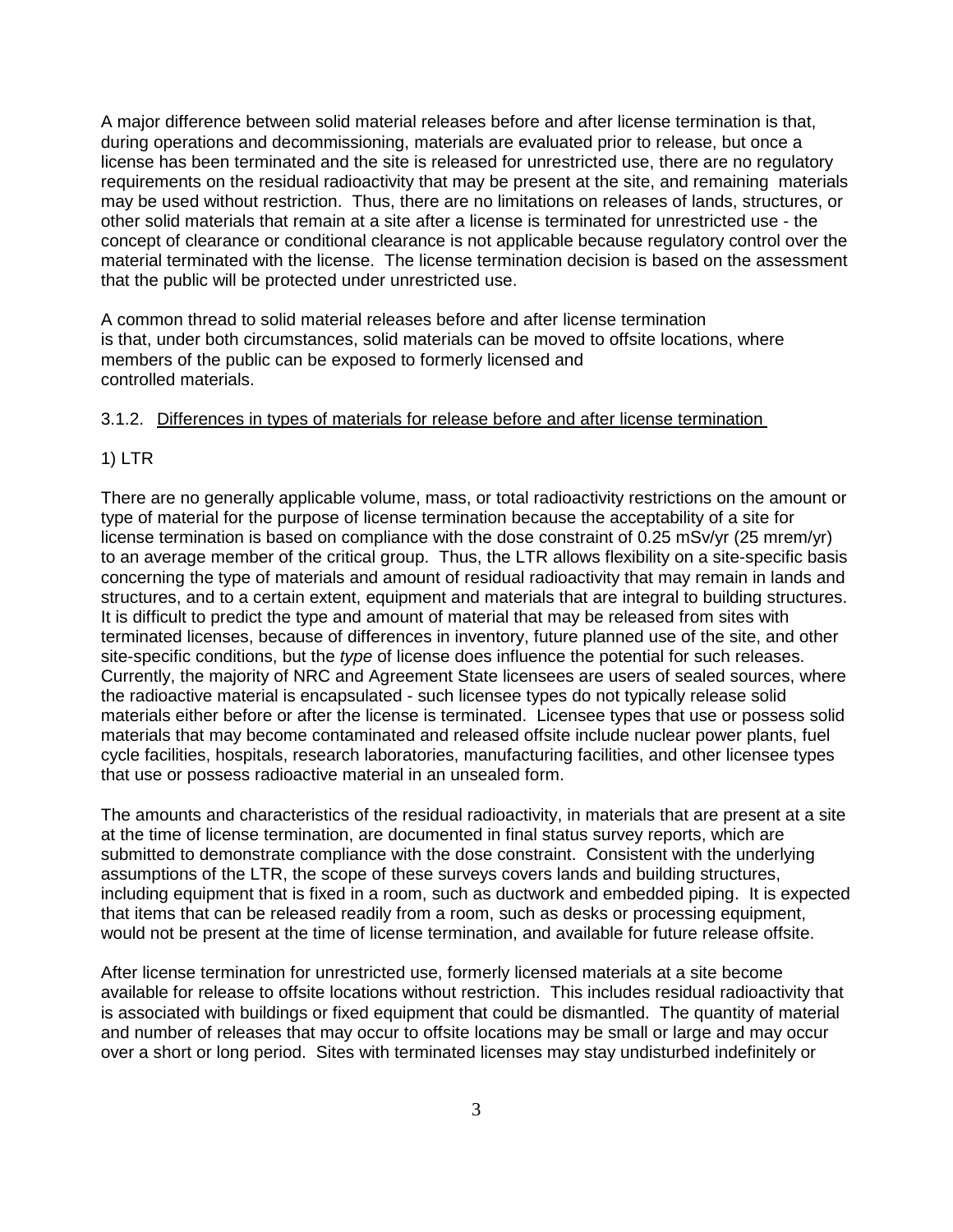may be used for other purposes immediately, such as commercial, land-development, or agricultural purposes. Such development can result in materials being moved offsite for a variety of future uses, such as direct reuse, recycling, or disposal in a landfill. Although estimates of the total volume of material or amount of residual radioactivity present at license termination are not required, all sites must meet the same dose constraint, to ensure protection of public health and safety and the environment, thereby limiting excessive amounts of residual radioactivity that could potentially be released offsite, and ensuring protection of public health and safety and the environment.

#### 2) Case-by-Case Approach for Controlling the Disposition of Solid Materials

Before license termination, a variety of solid materials may be released from licensed sites, ranging from small releases of material with little or no radioactivity in or on it, to larger releases. During the operational phase of a licensed facility, releases of solid material with little or no residual radioactivity can occur on a daily basis when commonplace items are moved in and out of the site, such as tools, briefcases, scaffolding, ladders, equipment, ordinary trash, and other items once they are obsolete or no longer useful. Operational releases of solid material can also occur when buildings are renovated or razed, resulting in offsite releases of lumber; roofing materials; metals, such as I-beams, rebar, service and processing equipment; concrete in the form of walls, floors, ceilings, or rubble; soils; and other materials that would be present at a typical industrial site. Larger amounts of these types of materials may be released during the decommissioning phase, as the facility is prepared for license termination.

In general, it is expected that the amount of material remaining at a site that meets the radiological criteria of the LTR is likely greater than the amount of material released offsite under the current case-by-case approach to clearance. However, this generalization depends on the decommissioning approach taken for license termination, which can influence potential releases to offsite locations before or after license termination. Currently, the staff is developing information on the inventory of materials that are candidates for release under the current case-by-case approach, as well as other regulatory alternatives, as part of the technical basis for rulemaking on controlling the disposition of solid materials.

#### 3.1.3 Differences in assessment of potential future uses

### 1) LTR

As discussed above, although there are no generally applicable volume, mass, or total radioactivity restrictions on the amount or type of material that can be released from a site after license termination for unrestricted use, the residual radioactivity in materials present at a site at the time of license termination is evaluated as part of the license termination process, to ensure compliance with the dose constraint of 0.25 mSv/yr (25 mrem/yr) to an average member of the critical group. The technical basis for the LTR assumed that public health and safety and the environment would be protected if offsite release of materials occurred after license termination, based on this dose constraint. In addition, the two on-site exposure scenarios that are typically used for demonstrating compliance with the dose constraint have been considered sufficiently conservative to be protective of public health and safety and the environment from potential offsite releases after license termination. However, licensees typically do not evaluate these materials for potential future use at offsite locations, nor does the LTR require such evaluation. Consistent with the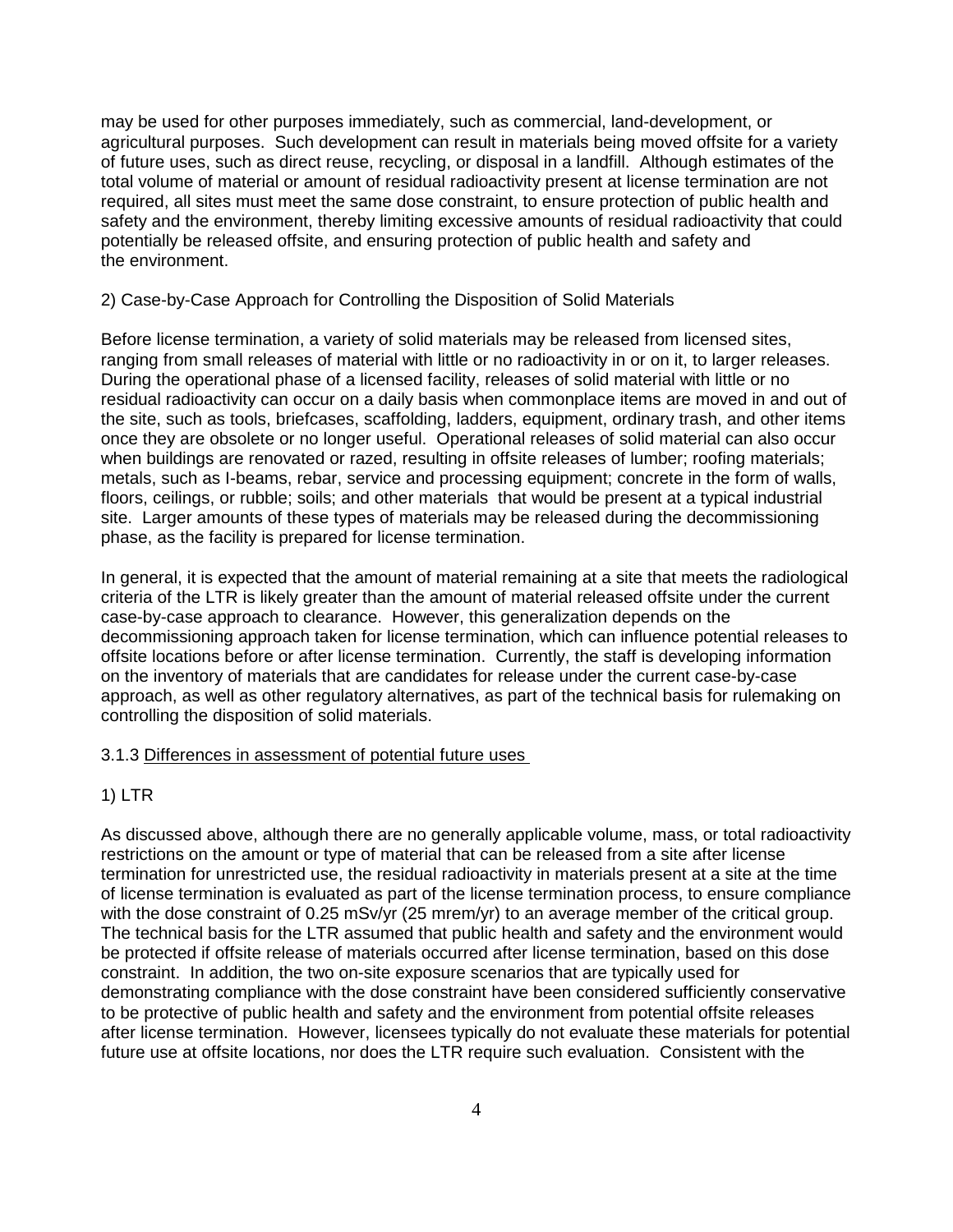technical basis developed for the LTR, if a license is terminated for unrestricted use, there are no requirements for controlling its future use, and the materials residing at the site can be used for any purpose, without restriction, including use at offsite locations.

#### 2) Case-by-Case Approach for Controlling the Disposition of Solid Materials

Similar to offsite releases that may occur after license termination, currently there are no generally applicable volume, mass, or total radioactivity restrictions on the amount or type of material that can be released from a site before license termination. However, a difference between unrestricted releases before and after license termination is that material releases before license termination are evaluated for compliance with existing criteria for controlling the disposition of solid materials, whereas after license termination, there are no requirements for further evaluation. As discussed in the next section, the current case-by-case approach for controlling the disposition of solid materials requires an evaluation of the radiological characteristics of the material before release. Radiological surveys or process knowledge are used to evaluate offsite releases before license termination. Additional evaluations are required for planned releases of solid materials with volumetric contamination before license termination, that include a specific evaluation of potential offsite doses.

Regarding the fate of materials that are released for unrestricted use before license termination, they may end up in the same location or be used for similar purposes as those materials moved from a site after license termination. Materials released before license termination under restricted conditions may also have similar fates as those released without restriction before or after license termination. An example is concrete that is dispositioned from a site and buried in a landfill, to reduce the amount of residual radioactivity before license termination. After the license is terminated, additional concrete from remaining structures or rubble may also be moved offsite for burial at a landfill. Metal is another example of a material that, in the form of processing or service equipment, may be removed from the site during decommissioning, or become available for offsite release when building structures are demolished after the license is terminated. In both circumstances, the fate of the metal may be similar, such as recycling or disposal in a local landfill. Thus, from the perspective of a potential recipient at an offsite location, releases before and after license termination may be similar in their material characteristics and origin.

#### 3.1.4 Radiological criteria and dose modeling

### 1) LTR

For solid materials with residual radioactivity that remain at the site after the license is terminated, a dose assessment is performed to ensure compliance with a dose constraint of 0.25 mSv/yr (25 mrem/yr) to the average member of the critical group from all exposure pathways and demonstration that the residual contamination levels are ALARA. This dose constraint is considered protective of public health and safety and the environment, and the appropriate allocation of the public dose limit for license termination, which is assumed to occur once for a U.S. Nuclear Regulatory Commission (NRC)-licensed facility.

The amount of residual radioactivity in lands and structures, that is present at the time of license termination, is evaluated in toto and correlated to the dose constraint by evaluating three exposure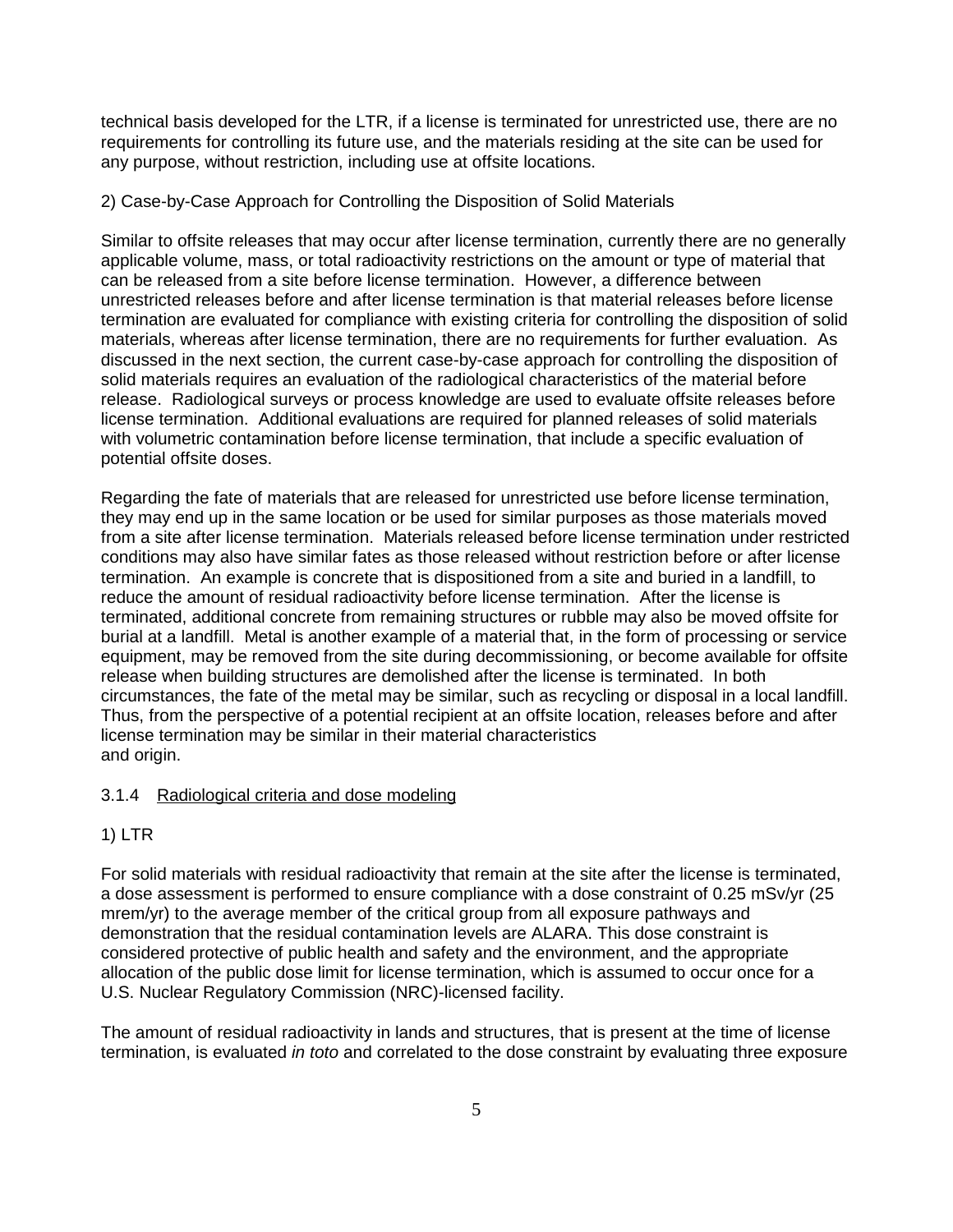scenarios for unrestricted release of a site. The technical basis developed for the LTR analyzed exposure pathways for average members of the critical group at decommissioned facilities. The main scenarios considered for future site use were: (a) full-time residence and farming at a decommissioned site; (b) exposure while working in a decommissioned building; and (c) renovation of a newly decommissioned building. These exposure scenarios are considered by the staff to be conservative and therefore tend to overestimate the dose from a site with a terminated license. A result of conservative dose assessment methods can be the reduction in the amount of residual radioactivity remaining at a site with a terminated license, which, in turn, would be available for future release to offsite locations.

For those licensees that do not use default license termination criteria and rely on site-specific modeling, there can be variability in the amount and concentration of residual radioactivity that remains at sites, because of several site-specific factors, including the application of ALARA. Application of this risk-based approach can lead to variability in the amount of residual radioactivity remaining at the time of license termination, but is considered protective of public health and safety and the environment, because a common dose constraint is applied to all sites. Also, for licensees proposing to use more realistic scenarios instead of the generic scenarios in the LTR analysis, the critical group may not exist on-site, but may be future users of recycled materials from the site after the license is terminated, as discussed in Attachment 6 of this paper. It is noted that the LTR requires the dose to an average member of the critical group be less than 0.25 mSv/yr (25 mrem/yr), but does not specify whether the average member of the critical group must be located on-site or offsite. Consistent with the technical underpinnings of the LTR, current staff guidance for implementing the LTR does not incorporate a specific recommendation to analyze potential impacts from offsite releases of residual radioactivity at a site with a terminated license.

#### 2) Case-by-Case Approach for Controlling the Disposition of Solid Materials

Before the establishment of the LTR, radiological criteria for license termination and for controlling the disposition of solid materials were similar for many cases, and some sites grandfathered under the Site Decommissioning Management Plan (SDMP) Action Plan continue to apply these criteria. Two examples are Regulatory Guide 1.86, entitled "Termination of Operating Licenses for Nuclear Reactors," and Fuel Cycle Policy and Guidance Directive FC 83-23, entitled "Guidelines for Decontamination of Facilities and Equipment Prior to Release for Unrestricted Use or Termination of Byproduct, Source or Special Nuclear Materials Licenses." The table of surface contamination criteria contained in these documents has been used by licensees for demonstrating that solid material with surface contamination can be safely released with no further regulatory control. The criteria do not include an upper limit on the amount of solid material with surficial contamination that can be released for unrestricted use.

Radiological criteria for surface contamination on materials were based principally on the capabilities of readily available instrumentation at the time the guidance was developed and therefore are not dose- or risk-based, or developed through exposure pathway and dose modeling. According to information contained in Inspection and Enforcement Circular No. 81-07, "Control of Radioactively Contaminated Material," doses from releases of material and equipment with surface contamination are less than 0.05 mSv/yr (5 mrem/yr). Currently, a comprehensive exposure pathway and dose modeling methodology is under development by the staff that, when completed, could be used to provide an updated estimate of hypothetical doses associated with the current case-by-case approach for controlling the disposition of solid materials.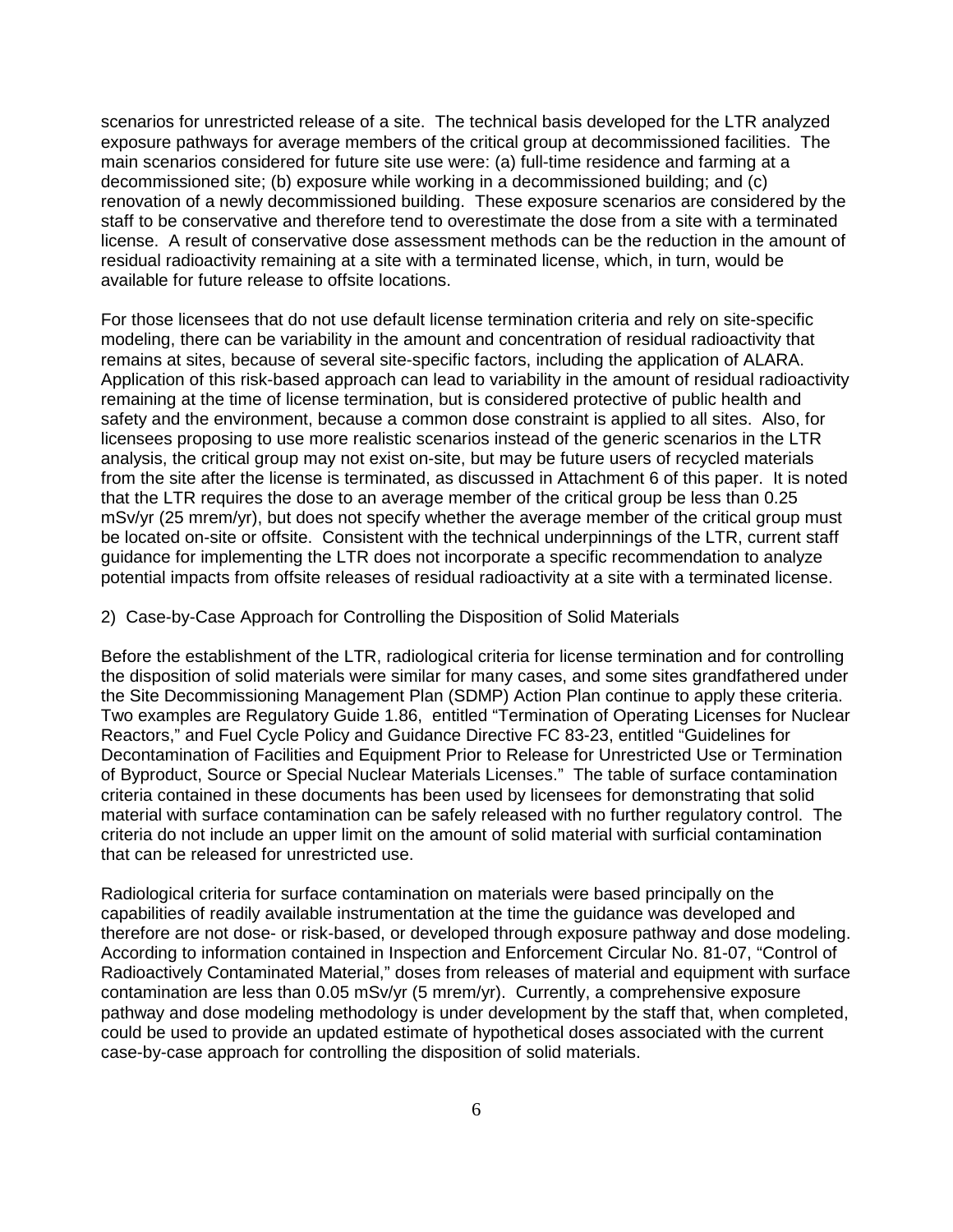As discussed above, 10 CFR Part 20 does not currently contain specific requirements for the release of solid materials with small or no amounts of radioactivity. At materials sites, solid material releases with surface contamination is generally authorized on a case-by-case basis by incorporating existing regulatory guidance or other case-specific criteria into specific license conditions. At reactor sites, solid material is controlled by using the existing "no-detectable" policy outlined in HPPO-71 of the "Health Physics Position Data Base," NUREG/CR-5569, as improved by current industry practice. In summary, if a reactor licensee conducts appropriate surveys and does not detect licensable material above natural background levels, the solid material in question does not have to be treated as waste. Thus, when solid material with surficial radioactivity is released before license termination, both reactor and materials licensees must first survey it and disposition the material in accordance with applicable conditions. Although this approach adequately protects public health, safety and the environment at a fraction of the established level of 1 mSv/yr (100 mrem/yr), the lack of established radiological criteria for controlling the disposition of solid materials could result in inconsistent release levels because not all licensees use the same criteria, survey instruments, or procedures to monitor solid material releases.

For solid materials that contain slight levels of volumetric contamination, industry practice over the years has been to request approval on a case-by-case basis to release materials to offsite locations before license termination. Such requests have included comparatively large volumes of material, which have been reviewed as requests for alternate disposal procedures, under 10 CFR 20.2002. Both reactor and materials licensees have used this process to seek approval for the unrestricted release of material, which typically involve the burial of solid materials on the licensee's site, or disposal at a nearby landfill. Licensees are required to identify and describe the waste, the disposal site, pathways of exposure, and calculate doses to members of the public and workers, that are specific to the request. Proposed offsite releases of solid material with volumetric sources of contamination are evaluated by applying the guideline that maximum annual doses should not exceed a small fraction of the annual public dose limit of 1 mSv/yr (100 mrem/yr). For most cases, requests are approved on a case-by-case basis under a criterion of a "few mrem/yr," rather than use of LTR or SDMP Action Plan criteria.

Although there are similarities in the exposure scenarios used in dose-modeling studies for clearance and the LTR, such as building occupancy and land use, there is a fundamental difference between the two approaches. The technical basis for the LTR assumes that an individual may be exposed by residual radioactivity which resides at a single fixed location under three conservative and probable scenarios. Regarding the current case-by-case approach for controlling the disposition of solid materials, an individual may come into contact with previously regulated materials in dozens of scenarios at offsite locations, such as use of consumer products, handling of released materials by workers in other industries, and residence near a local landfill, etc. Consequently, the concentration of residual radioactivity in materials that are candidates for release under the LTR and clearance may differ, because of differences in the two sets of dosemodeling assumptions and the application of different risk goals.

After the license is terminated, technical differences between the analyses become less important because materials that are released offsite after license termination can have fates similar to materials released to offsite locations before license termination. Exposure scenarios and dose modeling for clearance could be applicable conceptually to offsite releases after license termination. Understandably, assumptions used in the dose modeling for clearance would need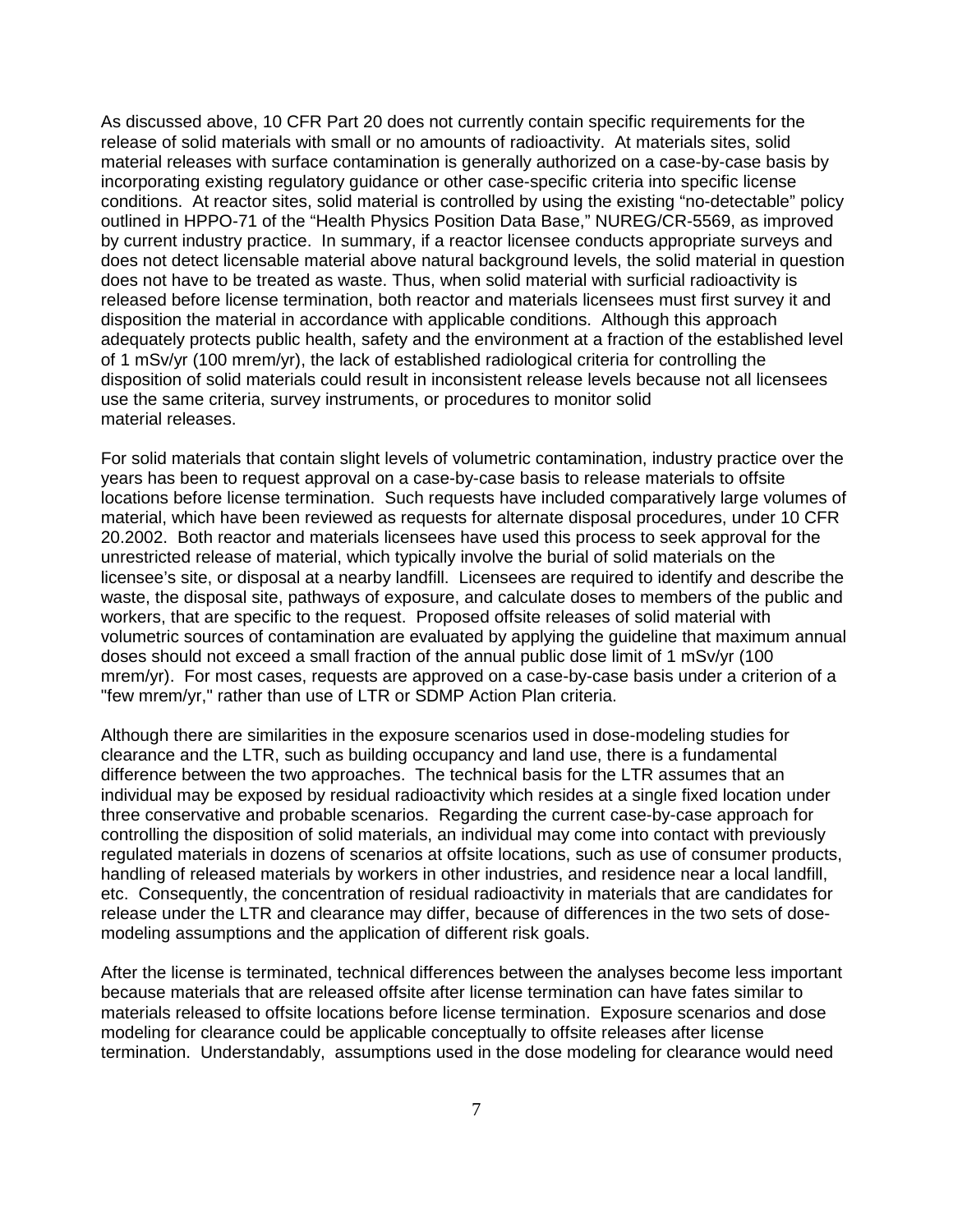to be reviewed for applicability to offsite releases after license termination, such as the amount and duration of releases, and the extent of mixing with non-impacted materials in offsite locations, etc. For example, releases made before license termination are surveyed to ensure compliance with applicable clearance criteria, but absent such controls after license termination, a greater inventory of materials could be released in a shorter period of time than would be possible if the material had been released before license termination.

In general, projected dose estimates from the current case-by-case approach for controlling the disposition of solid materials before license termination appear to be consistent with the LTR dose constraint, based on the fractional allocations of the public dose limit or risk from radioactivity released to the public. A difference between these allocations is that the lower dose limit associated with the current case-by-case approach for controlling the disposition of solid materials accounts for multiple releases of materials and equipment that may occur over the operating and decommissioning phases of a license, whereas the release of lands and structures under the LTR accounts for a single, and most likely larger, release of material for unrestricted use at the time of license termination. The existing risk-informed/performance-based graded approach to managing the release of materials under the LTR and the current case-by-case approach for controlling the disposition of solid materials addresses the need for adequate protection without undue burden on operator and regulatory resources.

3.2. Factors that realistically would reduce the dose below 0.25 mSv/yr (25 mrem/yr) if material were removed from an unrestricted-use site after the license is terminated

### 3.2.1 Dose reduction by ALARA and mixing

## 1) LTR

As discussed above, the LTR dose constraint is based on an all-pathways dose limit of 0.25 mSv/yr (25 mrem/yr) to an individual occupying the site after license termination plus ALARA. As part of the license termination process, ALARA analyses are conducted on a site-specific basis to reduce the dose from residual radioactivity. Staff experience with license termination plans indicates that this requirement effectively reduces that amount of residual radioactivity remaining at the time of license termination.

The technical basis for the LTR recognized that individuals residing or working at a decommissioned site would actually receive doses substantially below the constraint level because of ALARA considerations, dose-modeling assumptions, and other factors inherent to the decommissioning process itself. Staff experience with decommissioning casework, involving a variety of facility types over many years, indicates that certain decommissioning practices reduce the residual radioactivity to levels much lower than the dose constraint at the time of license termination. For example, cleanup of concrete by scabbling frequently removes a layer of concrete that contains a large fraction of the residual radioactivity. The final report of the "Generic Environmental Impact Statement in Support of Rulemaking on Radiological Criteria for License Termination of NRC-Licensed Nuclear Facilities," NUREG-1496, assumed that removal of a layer of concrete by scabbling will result in doses at levels from 2 to more than 10 times lower than a constraint value. For many decommissioning sites, this is similar for soil removal, which oftentimes involves over-excavation. Another decommissioning practice at some sites is reliance on residual radioactivity levels well below the dose constraint to increase statistical confidence in